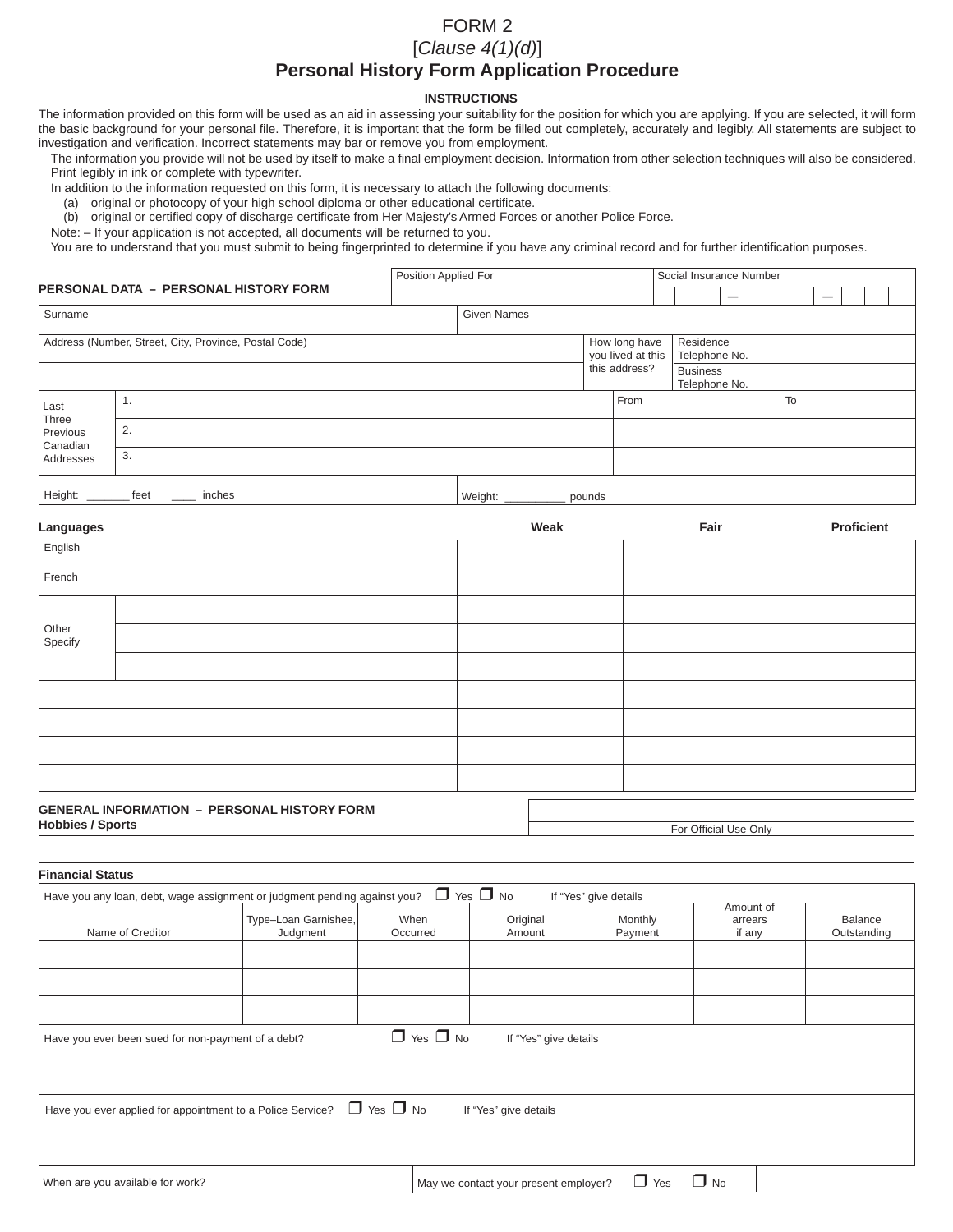|                    |                                | EDUCATION AND TRAINING - PERSONAL HISTORY FORM                                       |  |                                                                   |  |                                     |
|--------------------|--------------------------------|--------------------------------------------------------------------------------------|--|-------------------------------------------------------------------|--|-------------------------------------|
|                    |                                |                                                                                      |  |                                                                   |  | For Official Use Only               |
| Formal<br>Training |                                | School or Institution<br>Name and Location                                           |  | Dates Attended<br>Highest Level<br>Obtained<br>To<br>From<br>Year |  | Specifications<br>(Special Honours) |
|                    |                                |                                                                                      |  |                                                                   |  |                                     |
|                    | High<br>School                 |                                                                                      |  |                                                                   |  |                                     |
|                    |                                |                                                                                      |  |                                                                   |  |                                     |
| Full<br>Time       |                                |                                                                                      |  |                                                                   |  |                                     |
| Attendance         |                                |                                                                                      |  |                                                                   |  |                                     |
|                    | Post<br>Secondary              |                                                                                      |  |                                                                   |  |                                     |
|                    |                                |                                                                                      |  |                                                                   |  |                                     |
|                    |                                |                                                                                      |  |                                                                   |  |                                     |
|                    |                                |                                                                                      |  |                                                                   |  |                                     |
|                    |                                |                                                                                      |  |                                                                   |  |                                     |
|                    | Evening<br>and                 |                                                                                      |  |                                                                   |  |                                     |
|                    | Corres-<br>pondence<br>Courses |                                                                                      |  |                                                                   |  |                                     |
| Other              |                                |                                                                                      |  |                                                                   |  |                                     |
| Training           |                                |                                                                                      |  |                                                                   |  |                                     |
|                    |                                |                                                                                      |  |                                                                   |  |                                     |
|                    | Other                          |                                                                                      |  |                                                                   |  |                                     |
|                    | Courses                        |                                                                                      |  |                                                                   |  |                                     |
|                    |                                |                                                                                      |  |                                                                   |  |                                     |
|                    |                                |                                                                                      |  |                                                                   |  |                                     |
|                    |                                | $\Box$ No<br>$\Box$ Yes<br>Were you ever suspended or dismissed?<br>If "Yes" explain |  |                                                                   |  |                                     |

### **Other Qualifications / Experiences**

| Accountancy and the state of the state of the state of the state of the state of the state of the state of the                                                                                                                       | $\Box$ |  |
|--------------------------------------------------------------------------------------------------------------------------------------------------------------------------------------------------------------------------------------|--------|--|
|                                                                                                                                                                                                                                      | $\Box$ |  |
| Automobile/Mechanic                                                                                                                                                                                                                  | $\Box$ |  |
|                                                                                                                                                                                                                                      | $\Box$ |  |
|                                                                                                                                                                                                                                      | $\Box$ |  |
|                                                                                                                                                                                                                                      | $\Box$ |  |
|                                                                                                                                                                                                                                      | $\Box$ |  |
|                                                                                                                                                                                                                                      | $\Box$ |  |
|                                                                                                                                                                                                                                      | ⊓      |  |
|                                                                                                                                                                                                                                      | $\Box$ |  |
|                                                                                                                                                                                                                                      | $\Box$ |  |
|                                                                                                                                                                                                                                      | $\Box$ |  |
|                                                                                                                                                                                                                                      | $\Box$ |  |
|                                                                                                                                                                                                                                      | $\Box$ |  |
| Karate <b>Executive Service Service Service Service Service Service Service Service Service Service Service Service Service Service Service Service Service Service Service Service Service Service Service Service Service Serv</b> | $\Box$ |  |
|                                                                                                                                                                                                                                      | H      |  |
|                                                                                                                                                                                                                                      |        |  |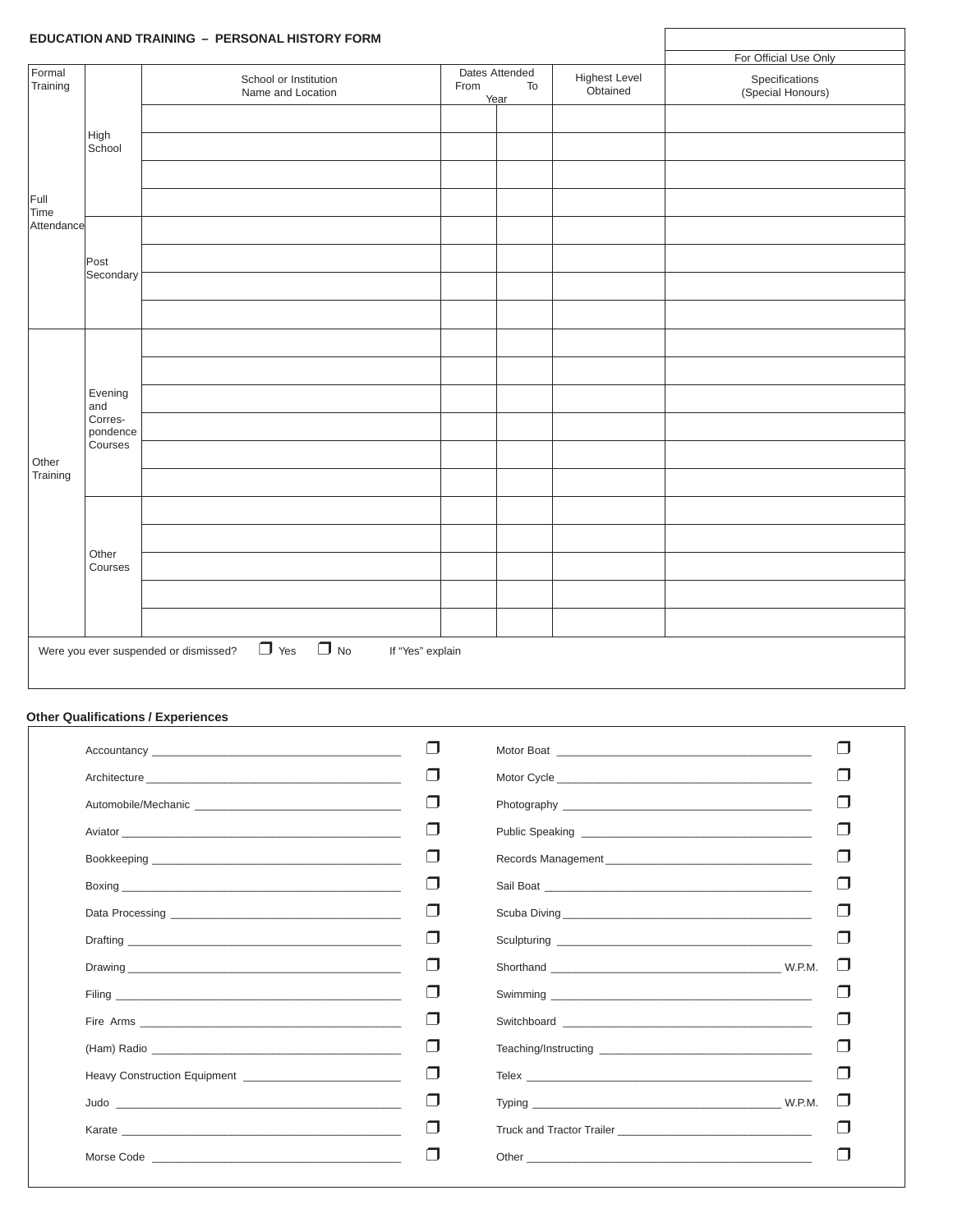#### **EMPLOYMENT HISTORY – PERSONAL HISTORY FORM**

For Official Use Only

Note: Begin with your last employment and continue in reverse time order. List and describe in detail every position which you have held to a maximum of 5 Employers. Include military service if applicable, and also part-time and summer employment. If you have held two or more positions with the same Employer, list and described each one.

| Employer<br>Address                          |                                          |               |                     |                              |  |
|----------------------------------------------|------------------------------------------|---------------|---------------------|------------------------------|--|
| Reason for Leaving                           |                                          |               | <b>Final Salary</b> |                              |  |
| Supervisor's Title                           | Your Title                               | <b>Duties</b> | Date<br>From        | $\mathsf{To}$                |  |
|                                              |                                          |               |                     |                              |  |
|                                              |                                          |               |                     |                              |  |
|                                              |                                          |               |                     |                              |  |
|                                              |                                          |               |                     |                              |  |
|                                              |                                          |               |                     |                              |  |
| Employer                                     |                                          | Address       |                     |                              |  |
| Reason for Leaving                           |                                          |               | <b>Final Salary</b> |                              |  |
| Supervisor's Title                           | Your Title                               | Duties        | Date<br>From        | $\operatorname{\mathsf{To}}$ |  |
|                                              |                                          |               |                     |                              |  |
|                                              |                                          |               |                     |                              |  |
|                                              |                                          |               |                     |                              |  |
|                                              |                                          |               |                     |                              |  |
| Employer                                     |                                          |               |                     |                              |  |
|                                              |                                          | Address       |                     |                              |  |
| Reason for Leaving                           |                                          |               | <b>Final Salary</b> |                              |  |
| Supervisor's Title                           | Your Title                               | Duties        | Date<br>From        | To                           |  |
|                                              |                                          |               |                     |                              |  |
|                                              |                                          |               |                     |                              |  |
|                                              |                                          |               |                     |                              |  |
|                                              |                                          |               |                     |                              |  |
| Employer                                     |                                          | Address       |                     |                              |  |
| Reason for Leaving                           |                                          |               | <b>Final Salary</b> |                              |  |
|                                              |                                          |               |                     |                              |  |
| Supervisor's Title                           | Your Title                               | Duties        | Date<br>From        | $\operatorname{\mathsf{To}}$ |  |
|                                              |                                          |               |                     |                              |  |
|                                              |                                          |               |                     |                              |  |
|                                              |                                          |               |                     |                              |  |
|                                              |                                          |               |                     |                              |  |
| Employer                                     |                                          | Address       |                     |                              |  |
| Reason for Leaving                           |                                          |               | <b>Final Salary</b> |                              |  |
|                                              |                                          |               | Date                |                              |  |
| Supervisor's Title                           | Your Title                               | Duties        | From                | $\operatorname{\mathsf{To}}$ |  |
|                                              |                                          |               |                     |                              |  |
|                                              |                                          |               |                     |                              |  |
|                                              |                                          |               |                     |                              |  |
|                                              |                                          |               |                     |                              |  |
| Were you ever discharged or asked to resign? | $\Box$ Yes $\Box$ No<br>If "Yes" explain |               |                     |                              |  |
|                                              |                                          |               |                     |                              |  |
|                                              |                                          |               |                     |                              |  |
|                                              |                                          |               |                     |                              |  |